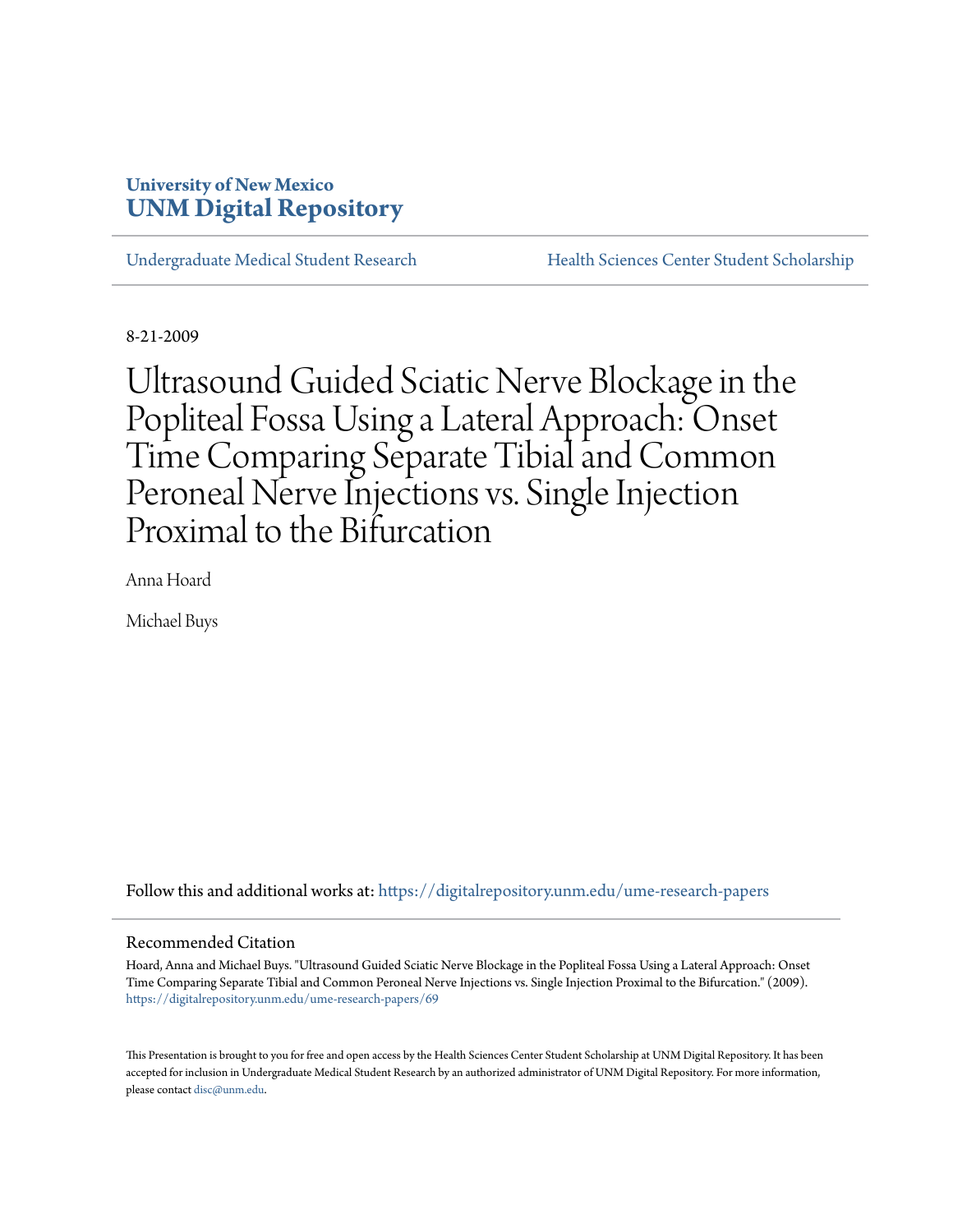Ultrasound Guided Sciatic Nerve Blockade in the Popliteal Fossa Using a Lateral Approach: Onset Time Comparing Separate Tibial and Common Peroneal Nerve Injections vs. Single Injection Proximal to the Bifurcation.

> Written by Anna Hoard and Michael Buys, MD University of New Mexico Health Sciences Department of Anesthesia November  $4^{\text{th}}$ , 2008

 $\blacktriangleleft$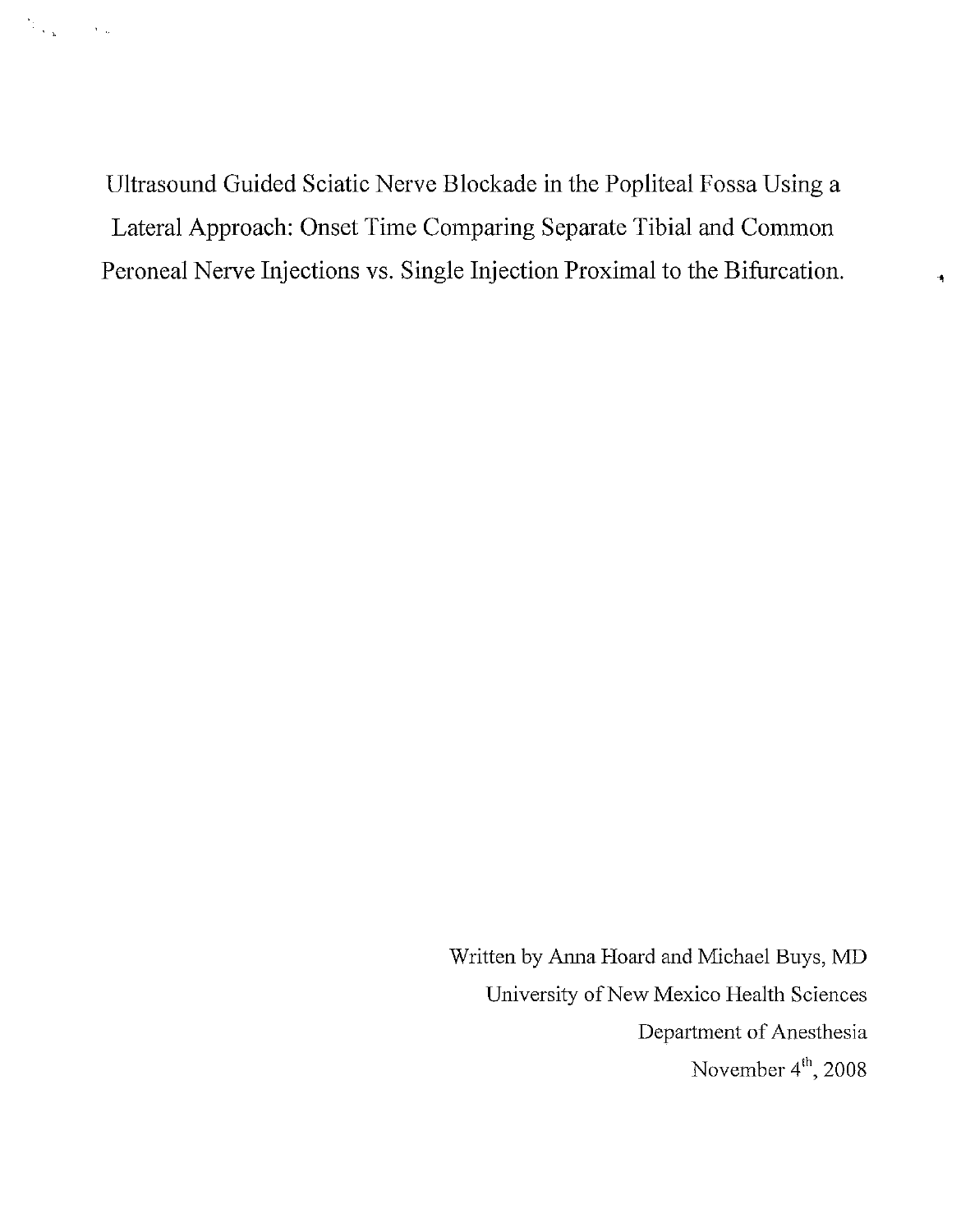# **Abstract:**

 $\lambda$  ,  $\lambda$  ,  $\lambda$  ,  $\lambda$ 

The popliteal nerve block can be performed either proximal to the bifurcation of the sciatic nerve, or distal to the bifurcation, thus blocking both the common peroneal and tibial nerves. Studies have shown equal success rates when comparing the two methods. The purpose of this investigation is to determine if blocking the tibial and common peroneal nerves individually in the popliteal fossa under ultrasound guidance will result in a faster onset time to surgical anesthesia when compared to blocking the sciatic nerve proximal to the bifurcation under ultrasound guidance. A total of 56 patients who underwent foot surgery were randomized to either pre-bifurcation or post bifurcation. The block was then evaluated by a blinded investigator, for pinprick sensitivity and motor blockade beginning at 10 minutes from the injection of the anesthetic, and every three minutes thereafter until the block had completely set. Mean times for sensory and motor score end points were calculated for each group and compared using the Mann-Whitney test. The mean time for complete sensory loss in the tibial distribution for the proximal group was 25.7 minutes, while the mean time for the distal group was 15.9 minutes (difference = 9.8,  $p < 0.002$ ). The mean times for motor loss on the tibial group was 27.9 and 16.4 minutes respectively (difference  $= 11.5$ , p <0.001). The mean times for complete sensory loss in the peroneal distribution were 16.6 minutes for the proximal block and 13.1 for the distal block (difference  $= 3.5$ ,  $p = 0.03$ ). The mean times for peroneal motor loss were 15.8 and 12.3 minutes respectively (difference = 3.5,  $p = 0.05$ ). The authors conclude that injecting anesthetic distal to the bifurcation of the sciatic nerve will result in faster onset to smgical anesthesia when compared to a proximal injection.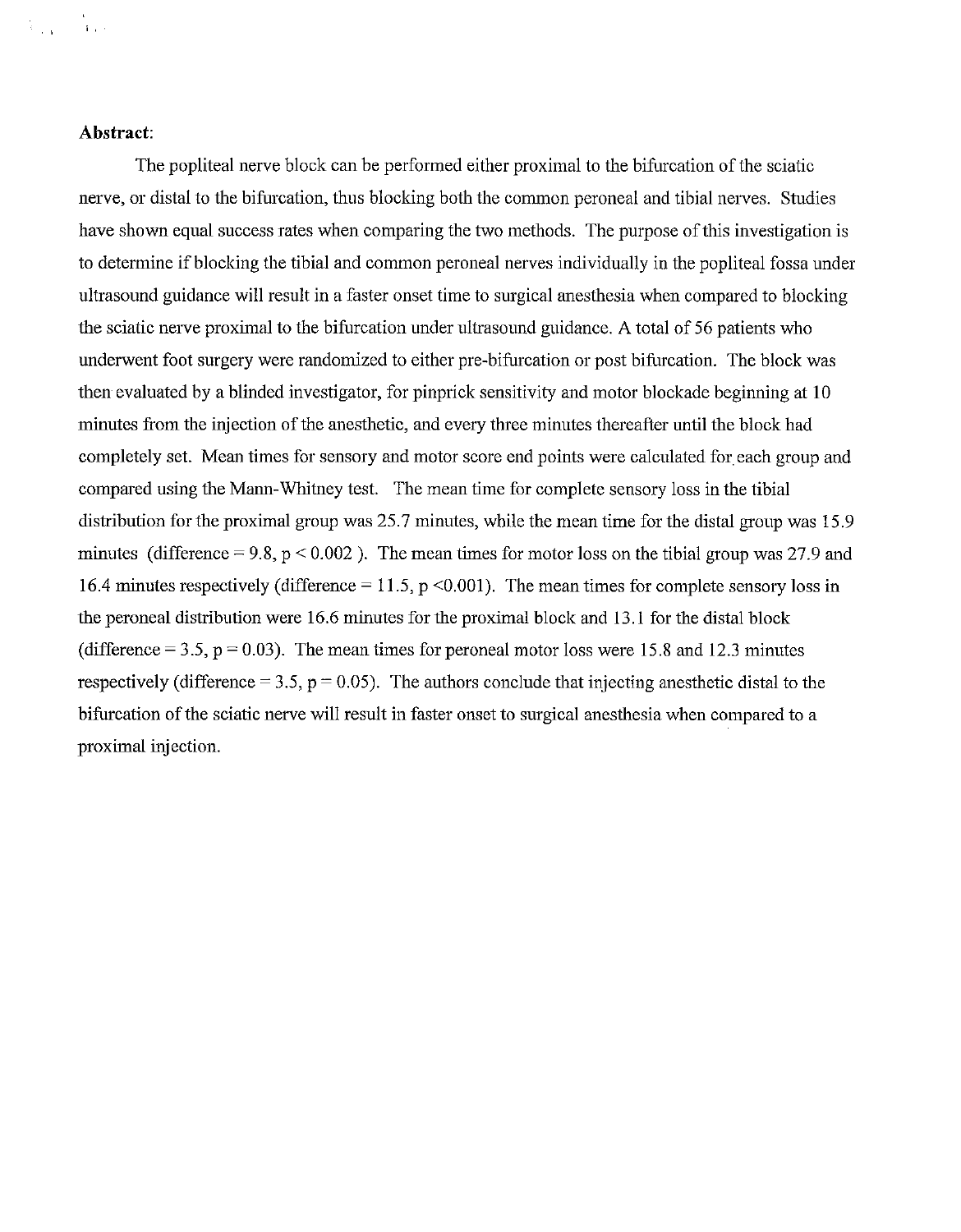# **Introduction:**

 $\hat{V}_{\rm{in}}$ 

The sciatic nerve block in the popliteal fossa is a commonly used peripheral nerve block to provide primary surgical anesthesia and/or post-operative pain control for surgeries below the knee. The time of onset of the block to surgical anesthesia is typically longer for the popliteal nerve block than for other peripheral nerve blocks and ranges from approximately 15-30 minutes.<sup>i</sup> The long onset time of the block can lead to delays in surgery start times or necessitate induction of general anesthesia for the procedure rather than using the nerve block as the primary anesthetic. Using general anesthesia instead of a peripheral nerve block as the primary method of anesthesia increases the risk of having side effects such as post-operative nausea and vomiting, aspiration pneumonitis, and a longer recovery time.

Previous research evaluating popliteal nerve block onset times has been done using nerve stimulation. Paqueron *e/ at* compared the success rate of the popliteal block using nerve stimulation to locate either both components of the sciatic nerve simultaneously, or each component individually in a randomized study.<sup>ii</sup> A similar investigation performed by March *et al*, also used nerve stimulation to locate either each component of the sciatic nerve individually or both components of the nerve simultaneously, but with a different anesthetic.<sup>iii</sup> Research completed by Vloka *et al*, studied the location of the division of the sciatic nerve, and found variable results, revealing the anatomic inconsistencies among patients.<sup>iv</sup> Thus, one of the weaknesses the former two studies share is that, since the stimulating technique is a blind technique, there is no way of knowing if the tibial and common peroneal nerves are being stimulated proximal or distal to the bifurcation of the sciatic nerve in the popliteal fossa and therefore not useful in determining if onset times differ between the two locations.

In recent years, ultrasonography has shown utility in the placement of local anesthetic around peripheral nerves under direct visualization rather than by blind stimulation. Numerous studies have validated the usefulness and safety of using ultrasound to guide peripheral nerve blockade and such use is standard at the University of New Mexico Hospital.<sup>v,vi</sup>

The intent of this study is to evaluate whether the time to onset of surgical anesthesia can be shortened by directing local anesthetic individually to both the tibial and common peroneal nerves in the popliteal fossa, distal to the sciatic nerve bifurcation under ultrasound guidance, rather than blocking the sciatic nerve proximal to the bifurcation under ultrasound guidance. To the authors' knowledge, this will be the first study that uses ultrasound guidance to compare the onset of the popliteal block, with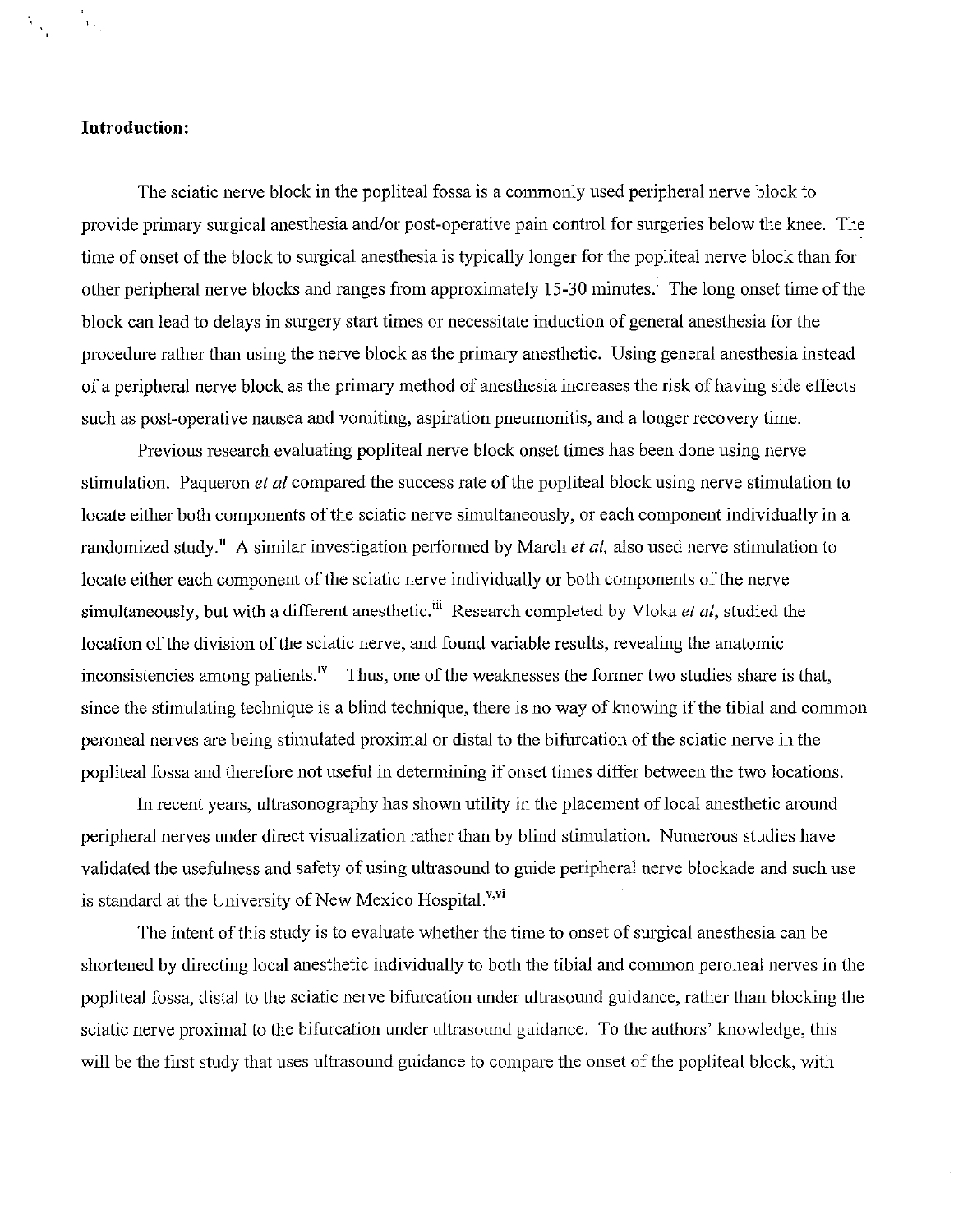anesthetic placement either proximal or distal to the bifurcation of the sciatic nerve. If this method reduces the onset time, then delays to OR start may be reduced, and more patients will be able to enjoy the benefits of avoiding a general anesthetic which would result decrease intraoperative risk, and result in fewer post-operative side-effects, and a quicker recovery time.

# **Methods**

 $\frac{1}{2} \sum_{i=1}^n \frac{1}{2} \sum_{j=1}^n \frac{1}{2} \sum_{j=1}^n \frac{1}{2} \sum_{j=1}^n \frac{1}{2} \sum_{j=1}^n \frac{1}{2} \sum_{j=1}^n \frac{1}{2} \sum_{j=1}^n \frac{1}{2} \sum_{j=1}^n \frac{1}{2} \sum_{j=1}^n \frac{1}{2} \sum_{j=1}^n \frac{1}{2} \sum_{j=1}^n \frac{1}{2} \sum_{j=1}^n \frac{1}{2} \sum_{j=1}^n \frac{1}{2} \sum_{j=$ 

Patients were met preoperatively in the pre-anesthesia holding area as is typical for most orthopedic procedures, where an attending anesthesiologist evaluated the patient and their planned surgical procedure, and then determined that the best anesthetic plan included a popliteal nerve block. The anesthesiologist then insured the patient provided informed consent for their anesthetic plan; if the patient consented, they were enrolled in the study.

Approximately 90 subjects will be enrolled by the termination of the study to reach a power of 0.8 and an alpha of 0.05, however, at the time of this paper, 56 patients have been enrolled. Exclusion criteria included: patients who were pregnant, had an ASA status of III or greater, peripheral vascular disease, diabetes, a casted foot or other impediment to evaluating the motor and sensory divisions in the foot, and patients under the age of 18. The patient's surgical site was verified by standard time-out procedure and standard monitoring including pulse oximetry, EKG, and non-invasive blood pressure cuff was placed as well as a nasal canula. The patient was given midazolam IV, up to 0.05 mg/kg as needed for anxiolysis. The nerve block was performed by either the attending anesthesiologist or a resident physician directly supervised by the attending anesthesiologist using the lateral approach to the popliteal fossa and ultrasound guidance. The person placing the nerve block was informed of the type of approach that the patient is randomized to (either blocking proximal to the bifurcation of the sciatic nerve or distal to the bifurcation targeting the tibial and common peroneal nerves). The patient and the investigator assessing the block after placement were blinded to the approach used.

The physician performing the block used standard aseptic technique and local anesthetic infiltration of the skin. Then, using ultrasound guidance and a 22g Touhy needle, a popliteal nerve blocked was placed using either 30cc of a mixture of 1.5% Mepivicaine, 100 mcg preservative free clonidine and epinepherine 1 :200,000 circumferentially around the sciatic nerve proximal to the bifurcation in the popliteal fossa, or 15cc's each of the above mixture around both the tibial and common peroneal nerves distal to the bifurcation of the sciatic nerve in the popliteal fossa.<sup>vii,viii</sup> Of note,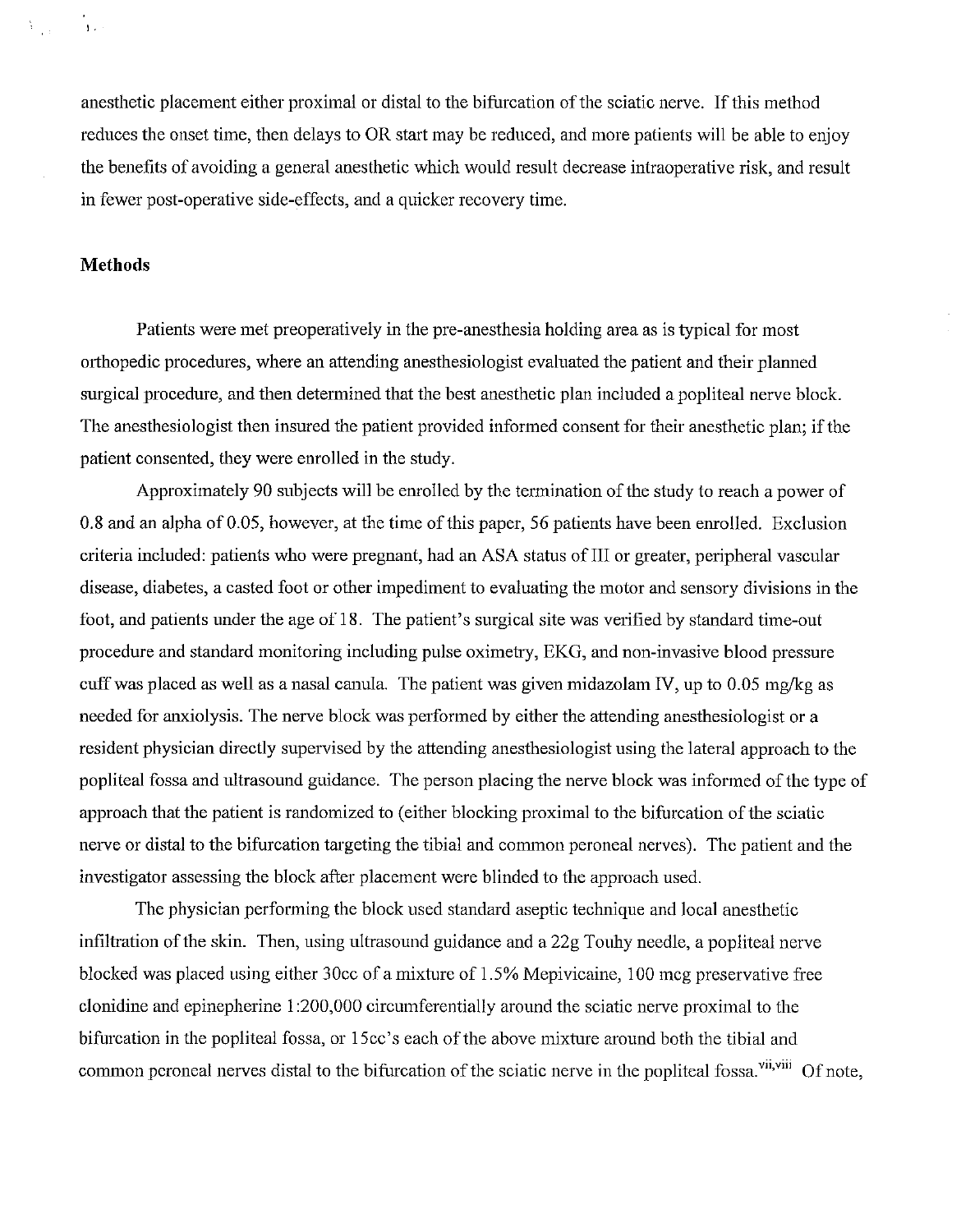placing local anesthetic around the individual tibial and common peroneal nerves does not require more than one needle insertion through the skin.

The time of insertion of the touhy needle was recorded as well as the time of completion of injection of anesthetic, which is referred to in this paper as the procedure time. Starting at 10 minutes after injection, a separate investigator (blinded to the technique employed) assesed the level of motor block for both plantar and dorsiflexion of the foot and the tibial and common peroneal sensory dermatomes on the foot using pinprick with a 16g blunt needle, and then reassessed every 3 minutes until motor and sensory blocks were complete.

As has been used in prior studies, motor scores of 0, I, and 2 were used for no motor blockade (0), partial motor blockade (1), and complete motor blockade (2). Similarly, sensory scores would reflect no change in pinprick sensitivity (0), diminished pinprick sensitivity (1), and complete loss of sensitivity to pinprick (2). <sup>ix</sup> Ready for surgical anesthesia will be defined as scores of 2 and 2 for motor and sensory. Any patient not achieving a score of 2 on the sensory scale by 46 minutes will be considered a failed block. Once in the OR, data was collected on whether or not the patient experienced pain on incision, required supplemental pain medicine or sedation, or if the patient required general anesthesia and the reason for needing general anesthesia (e.g. patient discomfort, surgeon request, etc). Post-operatively, a motor and sensory exam were again performed on the patients for whom the nerve block did not achieve scores of 2 and 2 prior to undergoing surgery and on the patients who required general anesthesia. Additional data regarding the patient age, weight, type of surgery, and sex were recorded. No patient identifiers were recorded.

Data Analysis: Summary statistics and 95% confidence intervals were calculated for patient demographic variables. Mean times for sensory and motor score end points were calculated for each group and compared using the Mann-Whitney test. Two dimensional tables were analyzed using the Chi square distribution or Fisher's exact test as appropriate. All calculations were performed on an Intel Pentium-based microcomputer with a clock speed of 1.8 GHz. Statistical calculations were made with Statgraphics Centurion XV version 15.2.06 (StatPoint, Inc. , Herndon, VA). Data management was carried out using Microsoft Excel 2002 (Microsoft Corporation, Redmond, W A). Two tailed tests and a Type I error rate of 0.05 were employed throughout.

#### **Results**

 $\mathcal{N}_{\rm{max}}$ 

 $\Delta$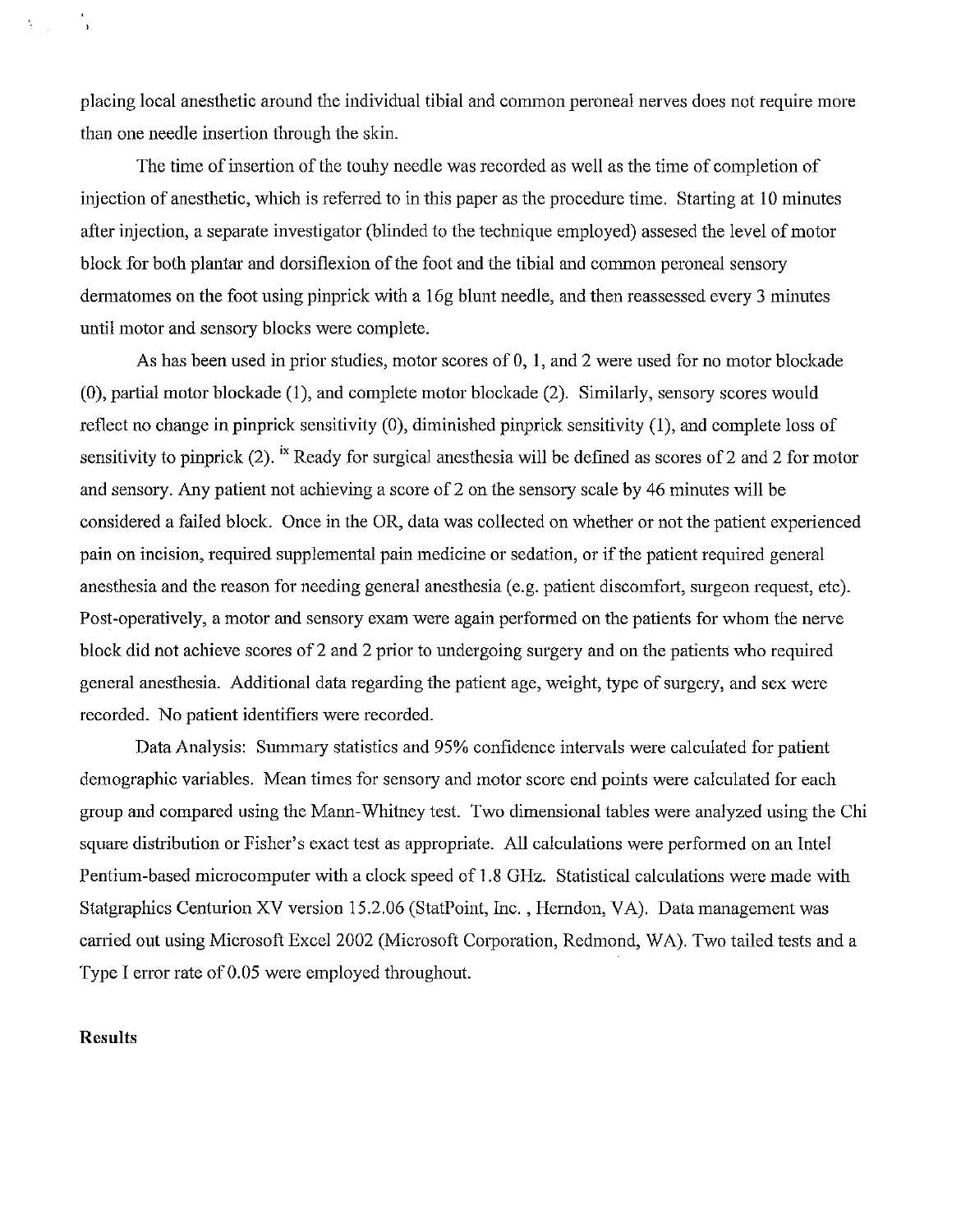The mean age of the study participants was 48 years old. The mean weight of the study participants was 81.0kg, the mean height was 170.0cm, and the mean BMI was 27.6. The mean procedure time for all participants was 3.0 minutes. See table 1.

# *Table 1*

 $\mathcal{H}_{\mathcal{L}}$  .

 $\hat{\mathbf{E}}^{(1)}$ 

| Variable       | N | Mean           | 95% CI         |
|----------------|---|----------------|----------------|
| Age            |   | 56 48.0 years  | 41.92 to 49.72 |
| Weight         |   | 55 81.0 kg     | 79.12 to 89.08 |
| Height         |   | 52 170.0 cm    | 167.1 to 172.2 |
| BMI            |   | 52 29.15 units | 27.6 to 30.8   |
| Procedure Time |   | 56 3 minutes   | 2.8 to 3.7     |

The two study groups were similar to each other with respect to age, weight, height, and BMI's. (See table 2)

# *Table* 2

|          | Mean     | Mean   | <b>Difference</b> |                       | P     |
|----------|----------|--------|-------------------|-----------------------|-------|
| Variable | Proximal | Distal |                   | 95% CL                | value |
| Age      | 48.4     | 43.6   | 4.8               | -12.56 to 3.00        | 0.22  |
| Weight   | 82.6     | 85.5   |                   | $2.9 - 7.12$ to 12.97 | 0.56  |
| Height   | 170.0    | 168.5  |                   | 2.4 - 7.61 to 2.76    | 0.35  |
| BMI      | 28.2     | 30.0   |                   | $1.8 - 1.46$ to 5.04  | 0.27  |

The proportion of patients randomized to each procedure was not significantly different when analyzed by gender ( $p = 0.3$ ). See table 3.

*Table 3* 

|                                        | Male | Female | Total |
|----------------------------------------|------|--------|-------|
| Proximal                               | 14   | 12     | 26    |
| Distal                                 | 12   | 18     | 30    |
| Total                                  | 26   | 30     |       |
| <i>Chi-Squared</i> = 1.074. $p = 0.30$ |      |        |       |

The mean procedure time was 3.0 minutes for both the proximal procedure and the distal procedure (difference = 0, 95% CI, -0.705 to 1.000,  $p = 0.73$ ). The mean time for onset of a tibial sensory score of 2 for the proximal procedure was 25.7 minutes and 15.9 minutes for the distal procedure (difference  $=$ 9.8 minutes,  $p = 0.002$ ). The mean time to onset of a tibial motor score of 2 for the proximal procedure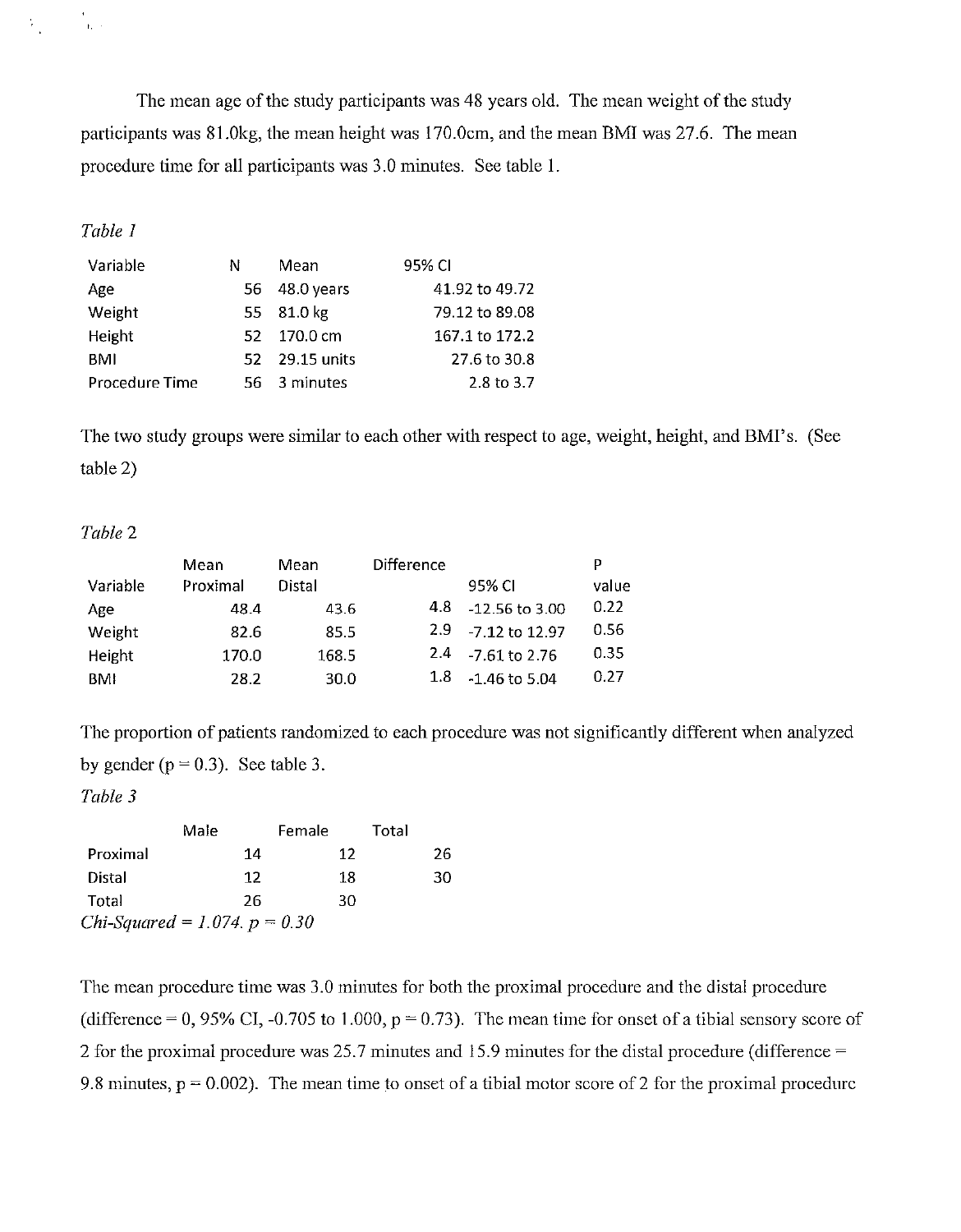was 25.7 and for the distal procedure was 16.4 (difference  $= 11.5$ ,  $p = 0.001$ ). The mean time for onset of a peroneal sensory score of 2 for the proximal procedure was 16.6, and 13.1 for the distal procedme (difference = 3.5,  $p = 0.03$ ). The mean time to onset of a peroneal motor score of 2 for the proximal procedure was 15.8, and for the distal procedure was 12.3 (difference  $= 3.5$ ,  $p = 0.05$ ). See table 4.

# *See Table 4*

 $\begin{array}{c} 0 \\ 0 \\ 0 \end{array}$ 

 $V_{\rm gas}$  .

|                       | Mean     | Mean   |                   |         |
|-----------------------|----------|--------|-------------------|---------|
| Variable              | Proximal | Distal | <b>Difference</b> | P-value |
| Procedure Time        | 3.0      | 3.0    | 0.2               | 0.73    |
| <b>Tibial Sensory</b> | 25.7     | 15.9   | 9.8               | 0.002   |
| <b>Tibial Motor</b>   | 27.9     | 16.4   | 11.5              | < 0.001 |
| Peroneal Sensory      | 16.6     | 13.1   | 3.5               | 0.03    |
| Peroneal Motor        | 15.8     | 12.3   | 3.5               | 0.05    |

There were no reports of pain on incision in either group. There were no failures in the distal group and one single failure (3.9%) in the proximal group ( $p = 0.46$ ).

# **Discussion**

In recent years, ultrasonography has been shown to enhance the quality of the popiteal block by facilitating the placement of local anesthetic around peripheral nerves under direct visualization. Perlas *et al* showed that ultrasound guidance indicated no increase **in** procedme time or complications, yet resulted in faster progression of the sensorimotor block, faster onset to surgical anesthesia, and higher success rates when compared to using the nerve stimulating technique.<sup> $v, x$ </sup> Several other studies have demonstrated the value of using ultrasound guidance while performing peripheral nerve blocks.<sup>xi</sup> However, previous research examining the onset time for popliteal nerve block has been performed using only nerve stimulation, which shows variable results.

Paqueron *et al* completed a randomized study comparing the success rate of the sciatic nerve blockade in the popliteal fossa when using nerve stimulation to locate either both components of the nerve simultaneously or each component individually. One group received a single 20 ml injection of a mixture of 2% Lidocaine and 0.5% Bupivicaine after eliciting a response from both the common peroneal and tibial nerves, while the other group received a 10 ml injection of the same anesthetic after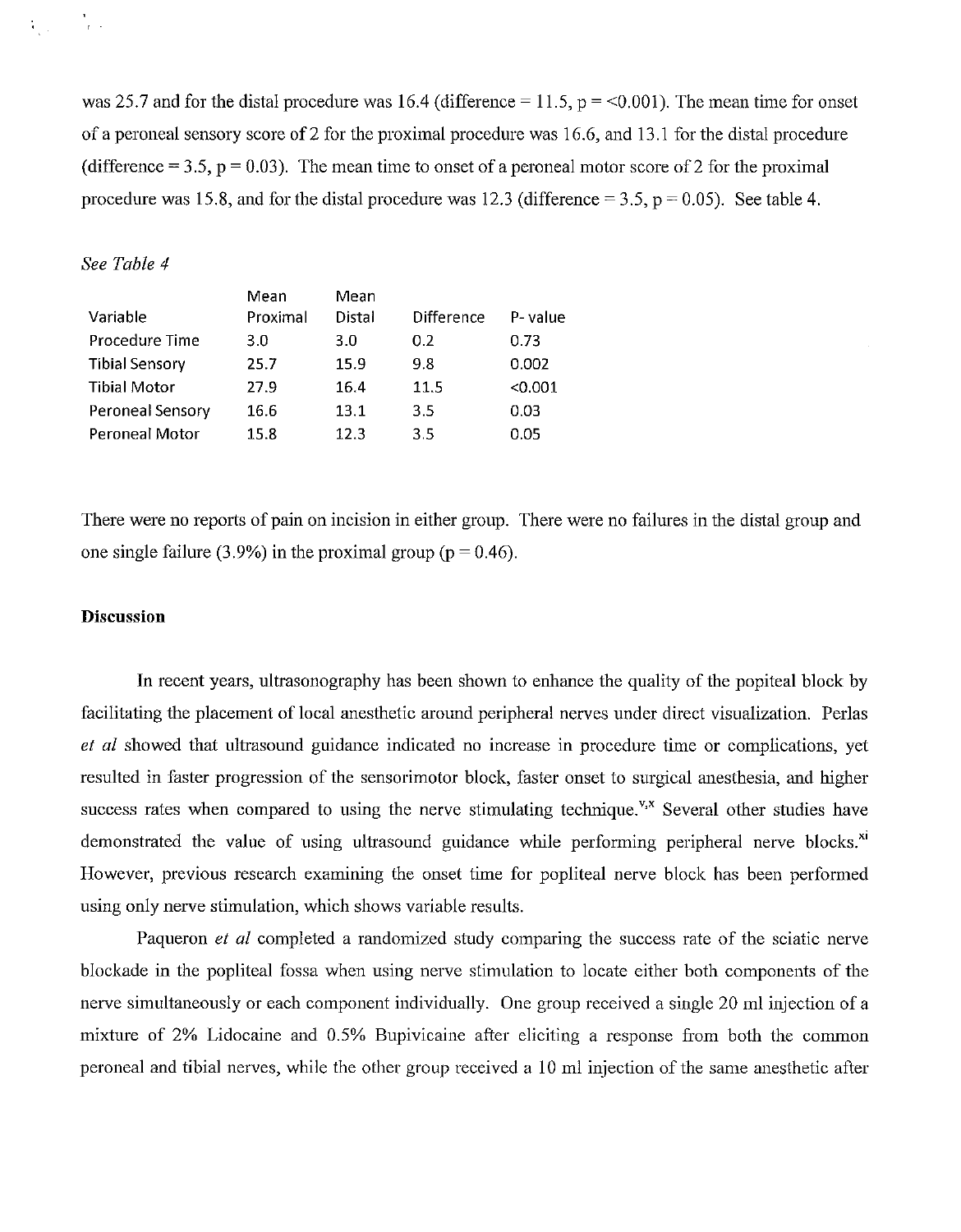stimulation of each component of the sciatic nerve separately. They concluded no difference in onset time for complete sensorimotor blockade between the two groups. However, they also found a higher success rate in the double stimulation group.<sup>ii</sup>

 $\frac{1}{2} \frac{1}{2}$  .

March *et al* performed a similar study of 60 participants, using nerve stimulation to locate and inject 25 ml of 1% mepivicaine either as a single injection after coincident stimulation of both components of the sciatic nerve or two injections (12.5ml each) after separate stimulation. They did find a difference in the onset of sensory blockade in the peroneal nerve component, with single injection mean time at 18.4 minutes and double injection at 11.3 minutes. However, they concluded that there was no difference between the two groups in onset time to complete sensory block (21.9 min vs 22.1 min). They also found equal success rates between the two groups and more paresthesias after the double stimulation technique was employed.<sup>iii</sup>

Several other investigations that look at popliteal nerve block onset times using nerve stimulation demonstrate variable results with some showing a quicker onset when targeting stimulations of both tibial and common peroneal nerves while others showed no difference.<sup>i, xii</sup>, xiii

One of the disadvantages common to all of these studies is their use of nerve stimulation to locate the sciatic nerves. Nerve stimulation is a blind technique and thus, there is no way of ensuring whether the tibial and common peroneal nerves are being stimulated proximal or distal to the bifurcation. An investigation done by Vloka *et al*, evaluated the level of the division of the sciatic nerve in the popliteal fossa and the relationship of the epineural sheath of the sciatic nerve in 28 cadaveric leg specimens. They found that the division into the two components occurred at highly variable distances above the crease in the popliteal fossa, with a mean distance of  $60.5 +/27.0$  mm, thus concluding that the only way to ensure needle insertion proximal to the bifurcation is to place it 100 mm above the popliteal crease.<sup>ix</sup> Therefore, the previous studies are likely not useful in determining if onset times differ between block placement proximal or distal to the bifurcation.

To date, no investigation has been done using ultrasound guidance for the placement of local anesthetic deposition on the sciatic nerve either proximal to the point of bifurcation, or distal to both the tibial and common peroneal nerves separately, in order to compare time to onset and overall success rate. In this investigation, we found a difference in the time to onset of complete sensorimotor blockade between the two groups. For all four primary components that we evaluated (tibial motor and sensory block, and peroneal motor and sensory block) the mean time to onset in the group which received anesthetic distal to the bifurcation was significantly shorter. To obtain a complete sensorimotor block in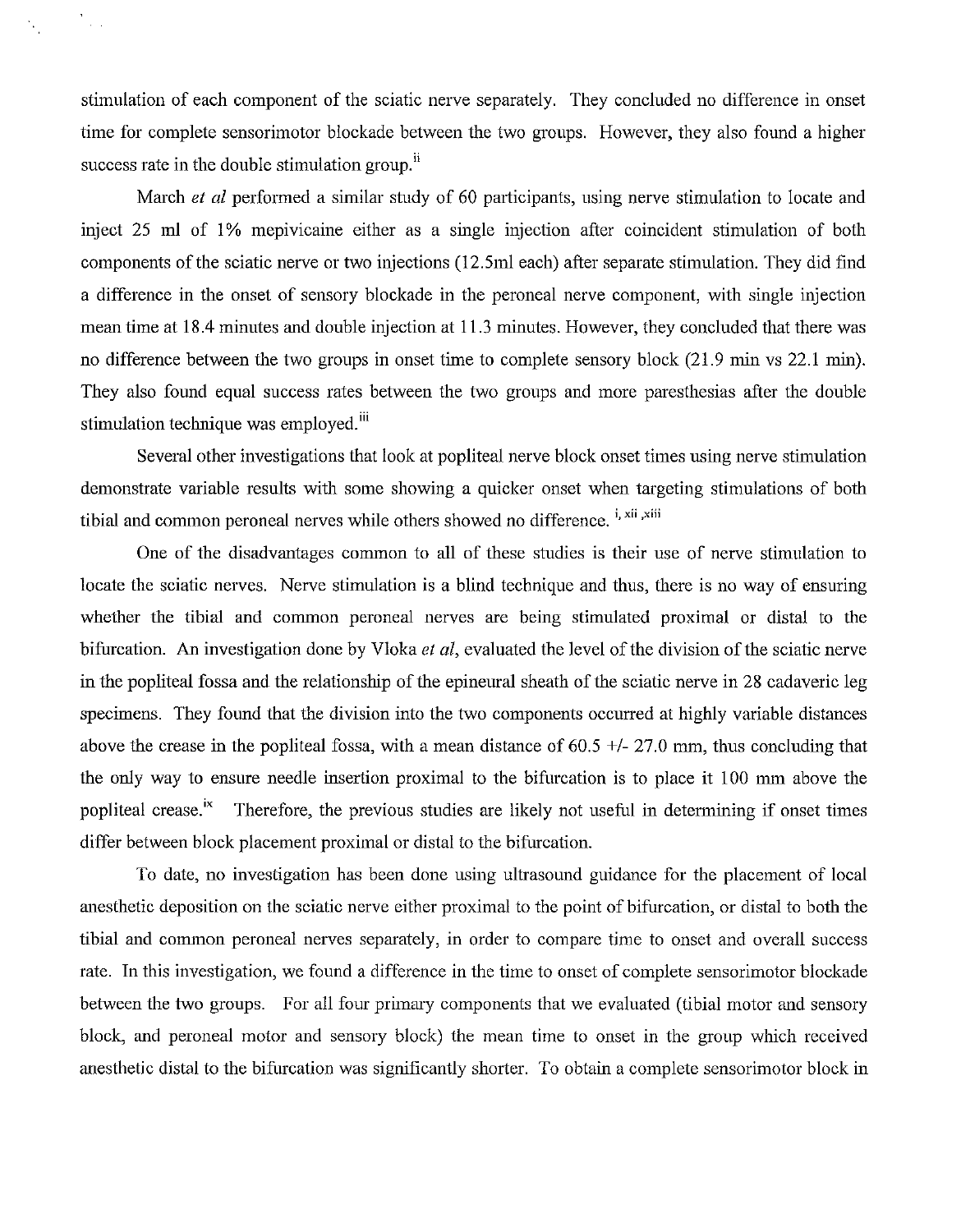the proximal group, the mean time was 27.9 minutes and 16.4 minutes for the distal group, with the limiting factor being the onset to tibial motor blockade on both cases. However, clinical relevance lies mainly in the time to complete sensory loss, as this is what indicates surgical anesthesia. The difference between the proximal and distal block was 9.8 minutes. Thus the limiting component to achieve surgical anesthesia lies in the onset of tibial sensory loss for both block locations. Since the tibial nerve is larger than the common peroneal nerve at the popliteal fossa, it is not suprising that surgical anesthesia occurs more rapidly in the common peroneal distribution.<sup>xi</sup>

Although not the primary purpose of the investigation, the success rates of the blocks were also evaluated. There was only one failed block in the proximal group and no failed blocks in the distal group, showing no statistical difference between the two groups. There were no patients who required general anesthesia due to pain on incision in the distribution of the tibial and common peroneal nerve.

The popliteal nerve block commonly has a long onset to surgical anesthesia when compared to other regional blocks. Longer onset times of blocks are associated with delays in surgery start times and can also lead to induction of a general anesthetic as the primary anesthetic rather than relying on the regional block. General anesthetics result in higher rates of side-effects which include a longer recovery time, post-operative nausea and vomitting, and aspiration pneumonitis. Since performing the block distal to the bifurcation of the sciatic nerve with the usc of ultrasound has shown to have significantly faster onset, employing this method with may result in decresed delays to surgical start times and decreased necessity of a general anesthetic.

Potential limitations of this study include the subjective methods which were used to evaluate the onset of the nerve block. A sensory score of 2 was described as loss of sensation to pinprick using a 16 gauge blunt needle. The patient was pricked first on the unblocked foot in the common peroneal distribution and then again at the same location on the blocked foot. The patient was asked to report differences in pinprick sensation between the two, and to report when pinprick was no longer felt. This was repeated in the tibial distribution. Loss of motor skills was described as a patients inability to dorsiflex and plantar flex the blocked foot. Thus the primary outcomes of the study were based off patient report and cooperation, which may yield subjective report.

Furthermore, in both study groups, the time to achieve a motor and sensory score of 2 for both nerve distributions was highly variable. The results show a significant difference between the two groups to achieve surgical anesthesia, however, the difference is not absolute; blocking distal to the bifurcation may result in a long time to onset, just as placing the block proximal to the bifurcation may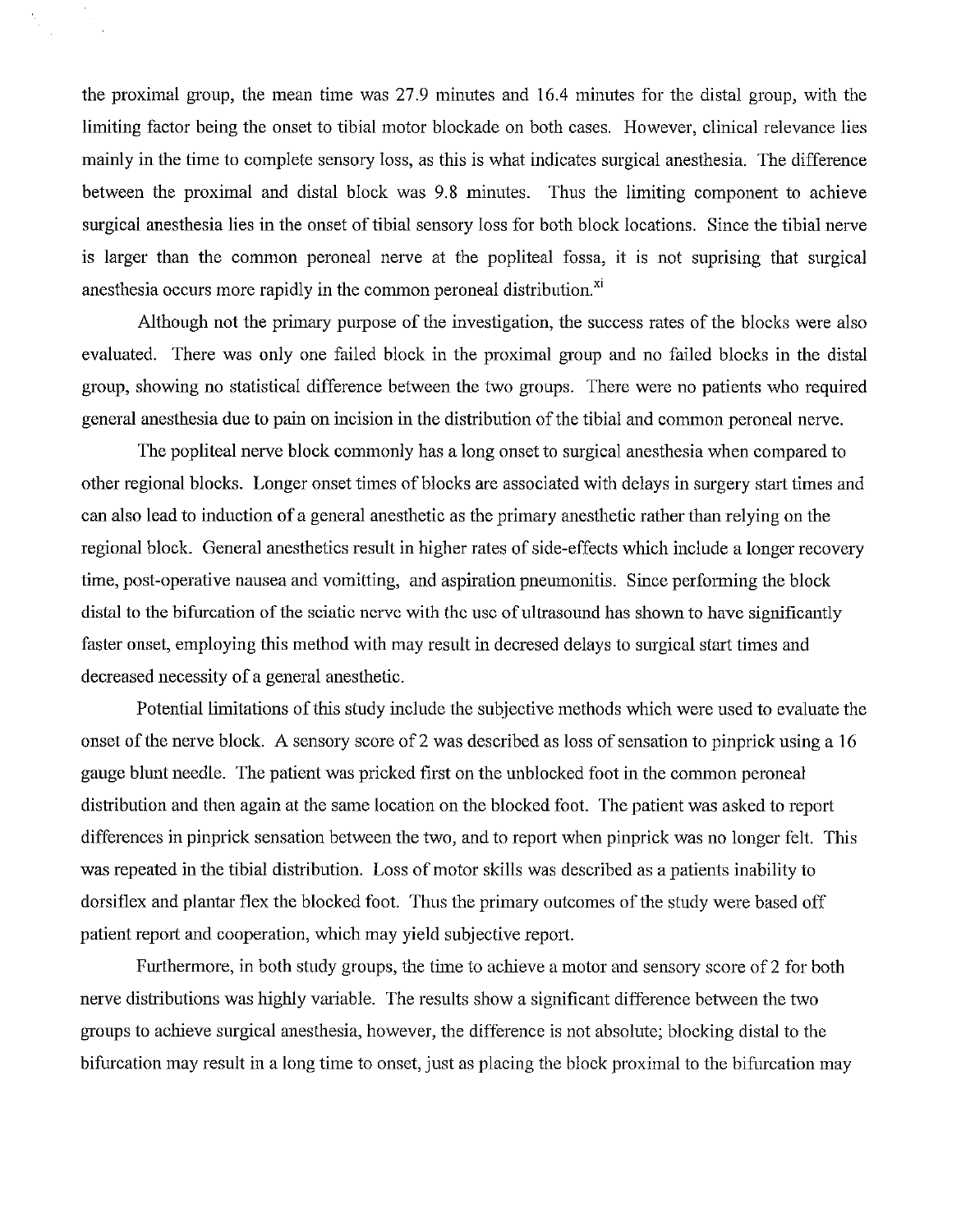result in a short onset. The results suggest that it is more likely to attain a faster onset if placed distal to the bifurcation, but does not ensure this.

 $\bar{\alpha}$ 

Supplementary investigation can be done to determine how to further decrease the time to onset to surgical anesthesia by using ultrasound to direct anesthetic distal to the bifurcation in the popliteal popliteal fossa and comparing different local anesthetics and their time to onset. Additional decreases in the time to onset can contribute to reducing delays in surgical start times and decreasing the need for a general anesthetic.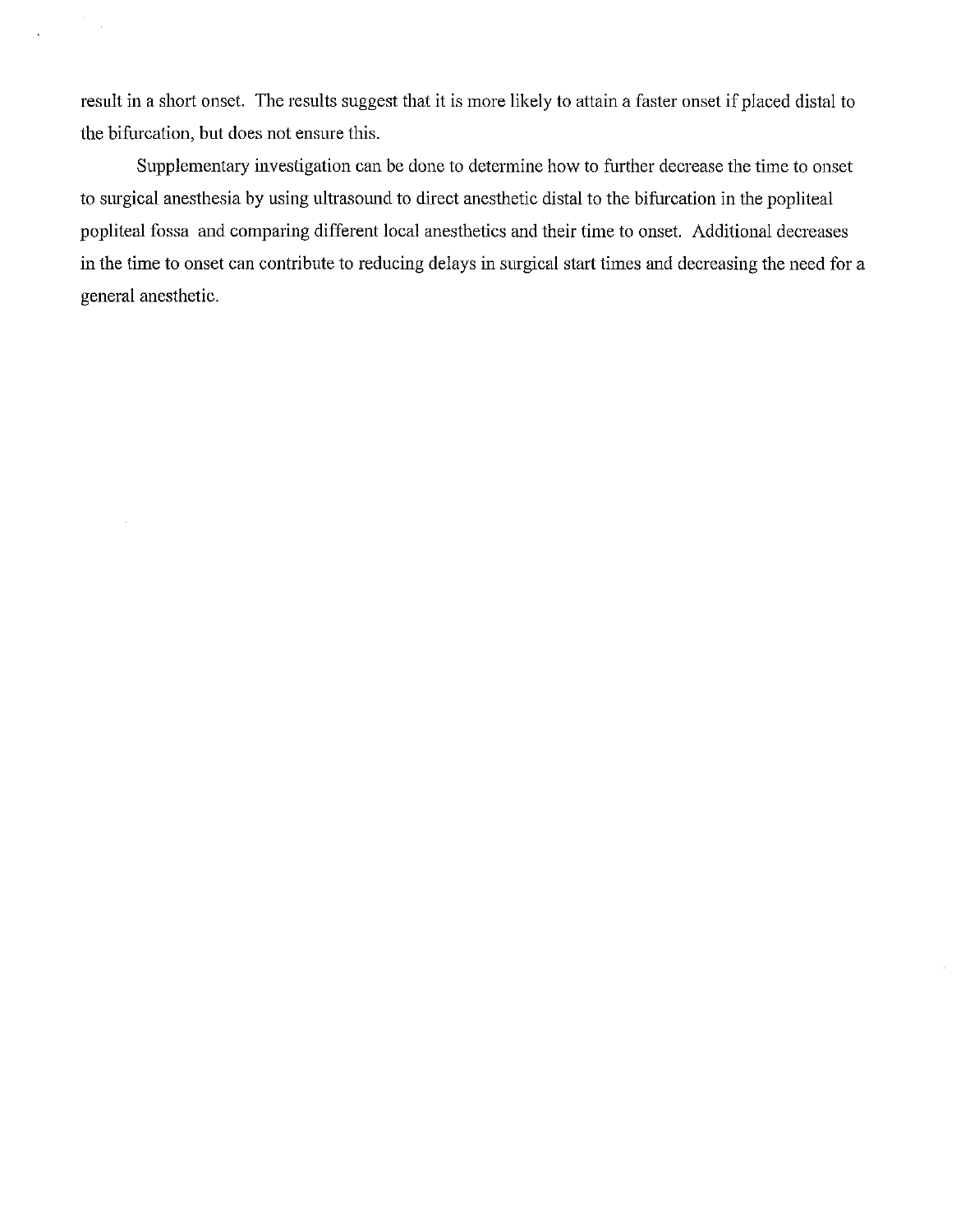$\bar{V}$ 

 $\sqrt{3}$ 

ii X. Paqueron, H. Bouaziz,. D Macalou, T. Labaille, M. Merle, M. Laxenaire, D. Benhamou. The Lateral Approach to the Sciatic Nerve at the Popliteal Fossa: One or Two Injections? Anesthesia and Analgesia 89 (1999), pp. 1221-1225.

iii X. March, O. Pineda, M. Garcia, D. Carames, A. Villalonga. The posterior approach to the sciatic nerve in the popliteal fossa: a comparison of single- versus double-injection technique, Anesthesia and Analgesia. 103 (2006), pp. 1571-3.

iv J. Vloka, A. Hadzic, E. April, D. Thys, The Division of the Sciatic Nerve in the Popliteal Fossa: Anatomic Implications for Popliteal Nerve Blockade, Anesthesia and Analgesia 92 (2001) pp. 215-7

 $V$  A. Perlas, R. Brull, V. Chan, C. McCartney, A Nuica and S Abbas. Ultrasound Guidance Improves the Success of Sciatic Nerve Block at the Popliteal Fossa, Regional Anesthesia and Pain Medicine 33 (2008), pp. 259-265.

<sup>vi</sup> C. McCartney, I. Brauner, and V. Chan, Ultrasound Guidance for a Lateral Approach to the Sciatic Nerve in the Popliteal Fossa, Anesthesia 59 (2004), pp. 1023-1025.

**vii G. Cappelleri, G. Aldegheri, F. Ruggieri, D. Mama, G. Fanelli, A. Casati, Minimum effective anesthetic concentration**  (MEAC) for sciatic nerve block: subgluteus and popliteal approaches. Can J Anaesth. 54 (2007), pp 283-9.

viii M. Taboada, J. Cortes, J. Rodriguez, B. Ulloa, J. Alvarez, P.G. Atanassoff, Lateral approach to the sciatic nerve in the **popliteal fossa: a comparison between 1.5% mepivacaine and 0.75% ropivacaine, Regional Anesthesia and Pain Medicine. 28**  (2003), pp. 516-20.

ix M. Taboda, J. Rodriguez, J. Alvarez, J. Cortes, F. Gude, and P. Atanassoff, Sciatic Nerve Block via Posterior Labat Approach Is More Efficient Than Lateral Popliteal Approach Using a Double-injection Technique. Anesthesiology 101 (2004), pp. 138-42.

**x A. Sinha, and V. Chan, Ultrasound Imaging for Popliteal Sciatic Nerve Block, Regional Anesthesia and Pain Management,**  29 (2004), pp. 130-134.

xi F. Shirmek, H. Deusch, New Technique of Sciatic Nerve Block In the Popliteal Fossa. European loumal of Anesthesia 12 (1995) pp. 163-169.

**xii P. di Benedetto, A. Casati, L. Bertini, G. Fanelli, lE. Chelly. Postoperative analgesia with continuous sciatic nerve block**  after foot surgery: a prospective, randomized comparison between the popliteal and subgluteal approaches. Anesthesia and Analgesia 94 (2002), pp 996-1000.

<sup>&</sup>lt;sup>i</sup> R. Arcioni, S. Palmisani, M. Della Rocca, S. Romanò, M. Mercieri, R. De Blasi, P. Ronconi, G. Pinto, Acta. Lateral **popliteal sciatic nerve block: a single injection targeting the tibial branch** of the **sciatic nerve is as effective as a double**injection technique. Anaesthesiol Scand. 51 (2007), pp. 115-21.